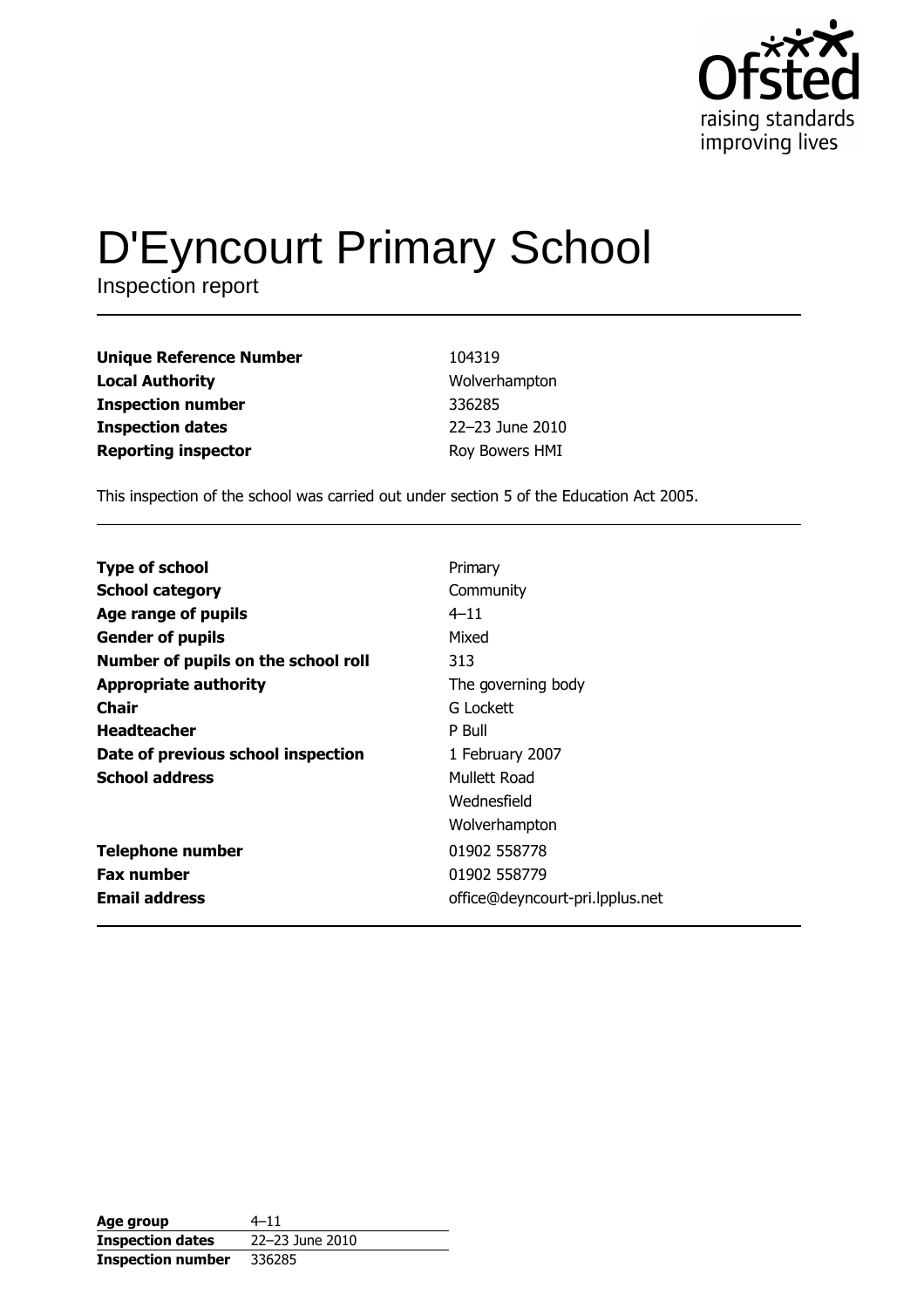The Office for Standards in Education, Children's Services and Skills (Ofsted) regulates and inspects to achieve excellence in the care of children and young people, and in education and skills for learners of all ages. It regulates and inspects childcare and children's social care, and inspects the Children and Family Court Advisory Support Service (Cafcass), schools, colleges, initial teacher training, work-based learning and skills training, adult and community learning, and education and training in prisons and other secure establishments. It rates council children's services, and inspects services for looked after children, safequarding and child protection.

Further copies of this report are obtainable from the school. Under the Education Act 2005, the school must provide a copy of this report free of charge to certain categories of people. A charge not exceeding the full cost of reproduction may be made for any other copies supplied.

If you would like a copy of this document in a different format, such as large print or Braille, please telephone 08456 404045, or email enquiries@ofsted.gov.uk.

You may copy all or parts of this document for non-commercial educational purposes, as long as you give details of the source and date of publication and do not alter the documentation in any way.

Royal Exchange Buildings St Ann's Square Manchester M2 7LA T: 08456 404045 Textphone: 0161 618 8524 E: enquiries@ofsted.gov.uk W: www.ofsted.gov.uk © Crown copyright 2010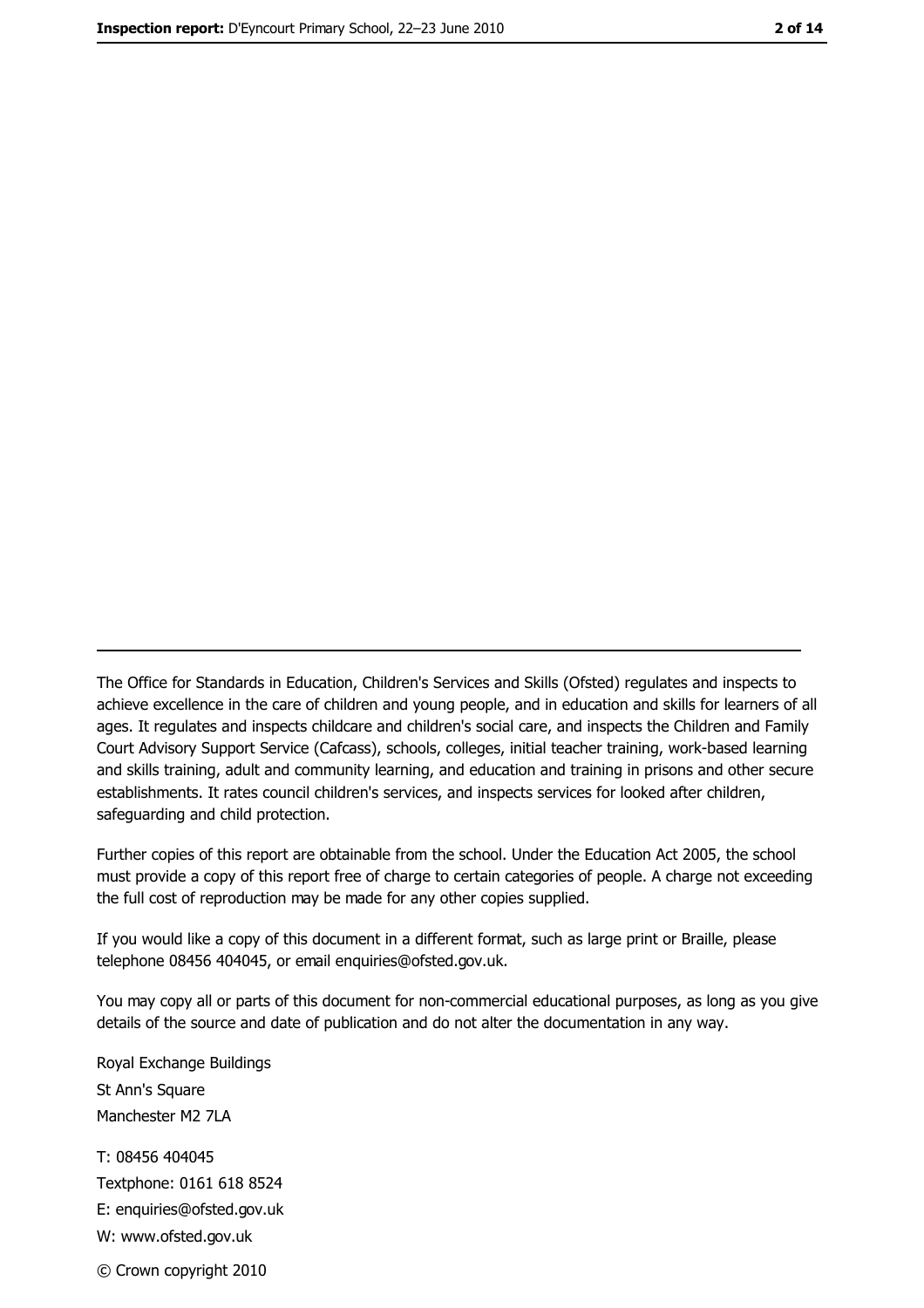# **Introduction**

This inspection was carried out by one of Her Majesty's Inspectors and two additional inspectors. They observed 22 lessons and saw all 12 teachers. Inspectors looked at assessment information, minutes of governing body meetings, the headteacher's reports to the governing body, local authority monitoring information, curriculum plans, senior leaders' monitoring reports, lesson plans, school policies and 178 questionnaires from parents and carers. Inspectors held meetings with the Chair of the Governing Body, a group of pupils, senior leaders, the Early Years Foundation Stage leaders and the special educational needs coordinator.

The inspection team reviewed many aspects of the school's work. It looked in detail at the following:

- the current rate of pupils' progress across the school  $\blacksquare$
- the extent to which pupils are quided through their next learning steps  $\blacksquare$
- the effectiveness of leaders and managers in raising pupils' achievement and  $\blacksquare$ improving provision.

# **Information about the school**

The school is larger than the average primary school. The proportion of pupils with special educational needs and/or disabilities is below average. Most of these pupils have moderate learning difficulties. There is one pupil with a statement of special educational needs. The proportion of pupils from minority ethnic backgrounds is average. Very few pupils are from homes where English is not the first language. The school has achieved national Healthy Schools status and the Activemark award. The school runs a before-school and after-school care club which is managed by the school's governing body. This formed part of this inspection.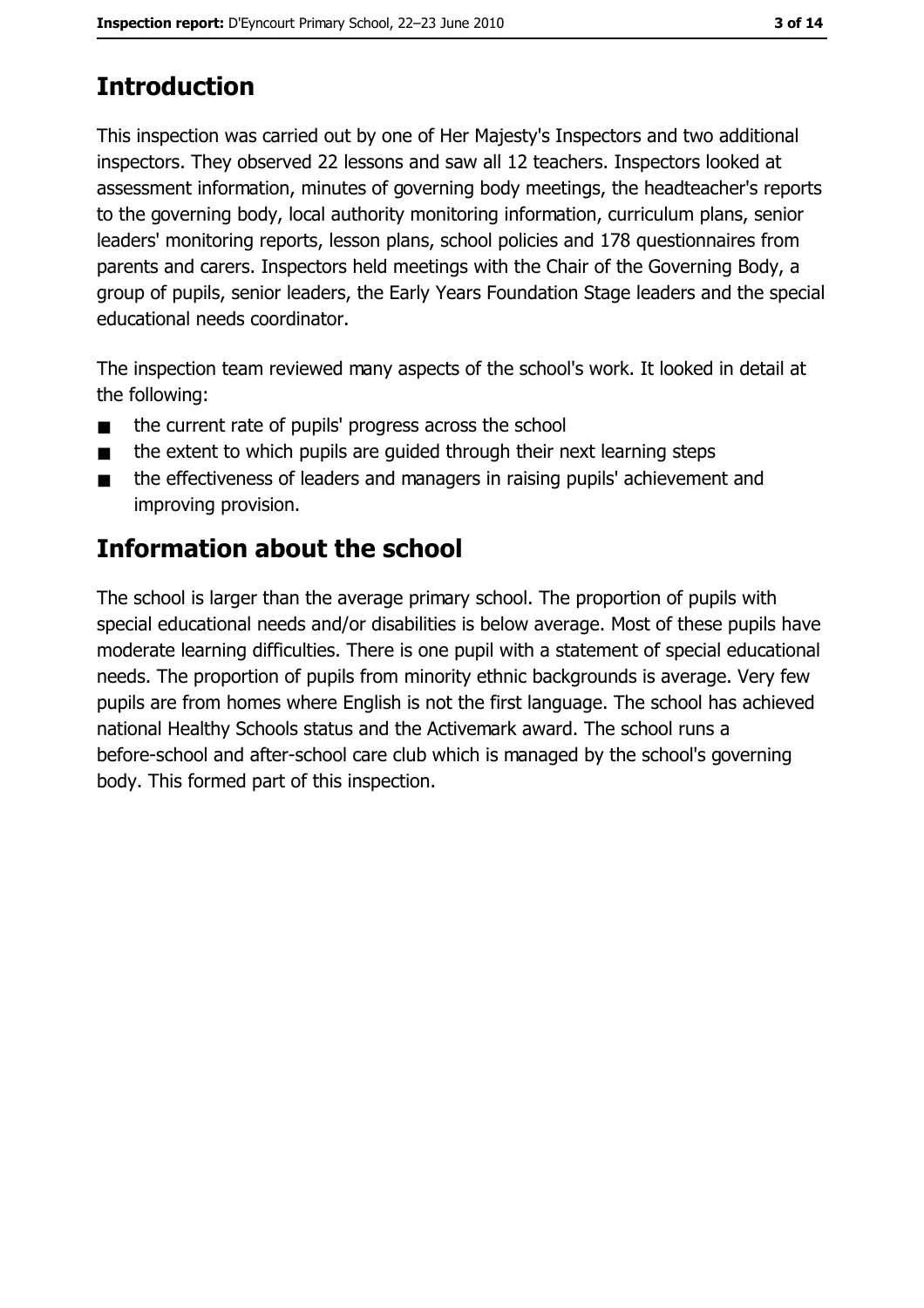# **Inspection judgements**

# Overall effectiveness: how good is the school?

### The school's capacity for sustained improvement

## **Main findings**

The school provides a good standard of education and cares for the pupils well. Pupils display mature and very conscientious attitudes to their work. They are polite and well-mannered, and show a high degree of respect and concern for others. Pupils say that they enjoy coming to school and feel very safe. This is shown in their rapidly rising attendance and the many happy, smiling faces around the school. The school works well with external agencies to support all pupils and especially those whose circumstances make them most vulnerable.

Progress since the last inspection has been good. Leaders have introduced many new initiatives which have led to improvements, especially in the Early Years Foundation Stage. Improved monitoring and evaluation systems have helped leaders identify areas for improvement and provide support where most needed. Teaching in most classes is now good and occasionally outstanding and most pupils, including those with special educational needs and/or disabilities, achieve well. However, there are still a few classes where pupils do not make the progress they could. This is mainly because teachers are not clear enough about what they want pupils to learn in lessons and pupils are not quided well enough through the small steps which help ensure effective learning. Occasionally, lessons lack pace, teachers talk for too long and the activities given to pupils fail to motivate them. Although senior leaders are aware that there is still variation in the progress made by pupils in different classes, they do not use the monitoring information well enough to hold individual teachers to account for pupils' progress.

Pupils' spiritual, moral and social development is strong, but their knowledge and understanding of a range of different faiths is comparatively weak. Although the school's links with the local communities are well developed, the plan for promoting community cohesion is not yet fully implemented. Consequently, pupils have only a satisfactory awareness of the diverse range of communities in the United Kingdom and globally. Leaders have a good knowledge of the strengths and weaknesses of the school. An improved tracking system is helping the leaders check on pupils' progress much more carefully. As a result, pupils who are falling behind with their work are identified earlier and additional help provided. Leaders are aware that, although their monitoring and evaluation skills are good, they are not developed well enough to bring about rapid improvements in all aspects of the school's work. The many improvements made over the past two years show that the school has good capacity for sustained improvement.

# What does the school need to do to improve further?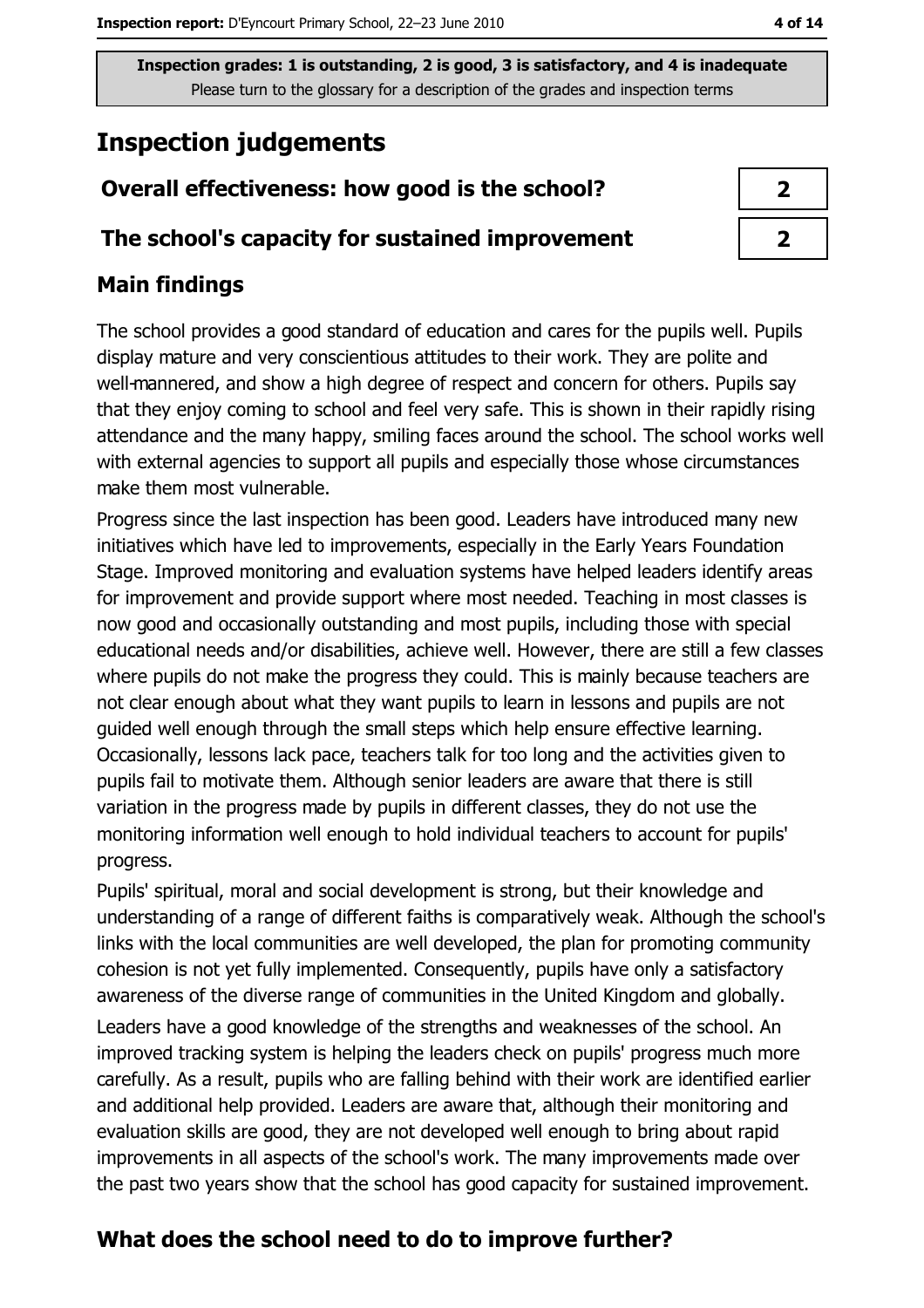- Improve the consistency of pupils' learning in lessons by ensuring that:
	- all teachers are clear about what they want the pupils to learn and carefully quide the pupils through the small steps which help ensure effective learning
	- the pace of learning in all lessons is brisk, teachers do not talk for too long and the activities motivate pupils to learn.
- Improve pupils' cultural development and the promotion of community cohesion by  $\blacksquare$ raising pupils' awareness, knowledge and understanding of the diverse range of faiths and communities in the United Kingdom and globally.
- Improve the effectiveness of leaders and managers by:  $\blacksquare$ 
	- developing their monitoring and evaluation skills
	- using the monitoring and evaluation information to hold individual teachers to account for pupils' progress.

# Outcomes for individuals and groups of pupils

Children in the Early Years Foundation Stage make good progress from low starting points and many exceed their learning goals. This good progress continues through Key Stages 1 and 2, and pupils' attainment at the end of Year 6 is above average. However, observations during the inspection and the school's own information show that pupils' learning in lessons and progress over time is slower in Years 3 and 4 than in other year groups.

Pupils' behaviour and attitudes are good and, in some of the lessons observed during the inspection, they were outstanding. In a gymnastics lesson, pupils worked exceptionally well together developing sequences, supporting each other in paired balance activities and very sensibly giving suggestions on how to improve. Even in those lessons where teachers talked for too long and the work given to pupils was not stimulating or exciting, pupils tried hard to remain attentive. Pupils say that bullying is extremely rare but if it does occur it is dealt with effectively by staff. The work undertaken by the school over recent years to improve attendance is having a strong impact. Most pupils now attend regularly and the proportion of pupils who are persistently absent has declined significantly.

Pupils make a good contribution to the school community and are keen to play their part in helping it to run smoothly. School council members are proud of their contribution to the purchase of equipment to help pupils keep active at lunchtimes and organising support for charities.

These are the grades for pupils' outcomes

 $\overline{2}$ 

The grades for attainment and attendance are: 1 is high; 2 is above average; 3 is broadly average; and 4 is low.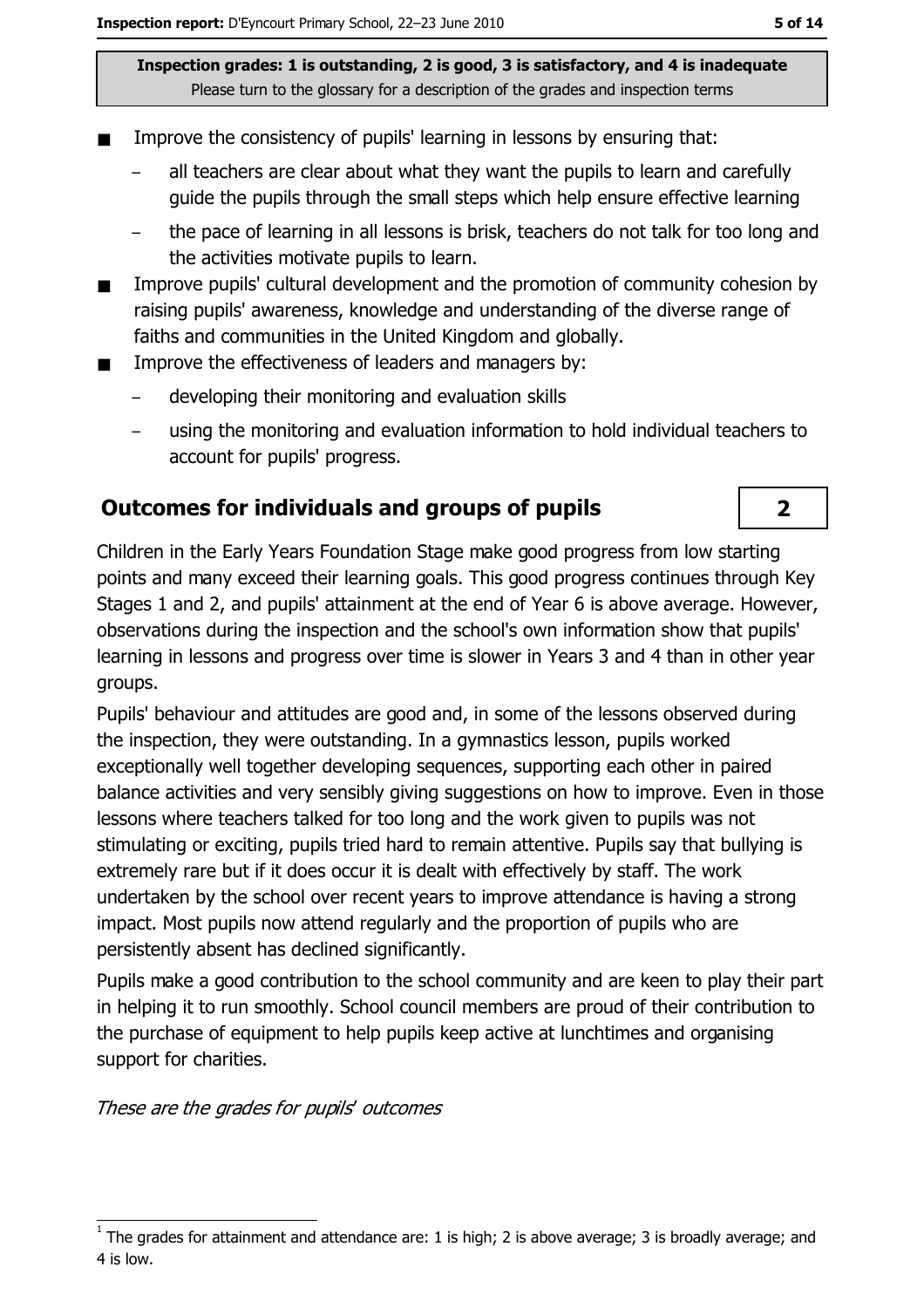| Pupils' achievement and the extent to which they enjoy their learning                                                     | $\overline{\mathbf{2}}$  |
|---------------------------------------------------------------------------------------------------------------------------|--------------------------|
| Taking into account:<br>Pupils' attainment <sup>1</sup>                                                                   | $\overline{2}$           |
| The quality of pupils' learning and their progress                                                                        | $\overline{2}$           |
| The quality of learning for pupils with special educational needs and/or<br>disabilities and their progress               | $\overline{\phantom{a}}$ |
| The extent to which pupils feel safe                                                                                      | $\overline{\mathbf{2}}$  |
| <b>Pupils' behaviour</b>                                                                                                  | $\mathbf{2}$             |
| The extent to which pupils adopt healthy lifestyles                                                                       | 2                        |
| The extent to which pupils contribute to the school and wider community                                                   | $\overline{\mathbf{2}}$  |
| The extent to which pupils develop workplace and other skills that will<br>contribute to their future economic well-being | $\overline{\mathbf{2}}$  |
| Taking into account:                                                                                                      | 2                        |
| Pupils' attendance <sup>1</sup>                                                                                           |                          |
| The extent of pupils' spiritual, moral, social and cultural development                                                   | 2                        |

#### How effective is the provision?

Strong relationships between teachers and pupils, and good class management skills are evident in most classes and help provide a positive climate for learning. Teaching assistants are used effectively to support small groups of pupils with specially targeted work and to ensure that pupils with special educational needs and/or disabilities are quided well in whole-class lessons.

Pupils are beginning to develop the skills of assessing their own learning in lessons. However, in those lessons where teachers are not clear about what they want pupils to learn, although pupils can evaluate completion of set tasks, they cannot effectively evaluate their learning. Marking has improved considerably over the past year. Many examples of good marking were seen during the inspection, where teachers gave pupils very clear quidelines to pupils how to improve their work, especially in writing. Senior leaders have initiated a system of target-setting to help focus pupils' learning. However, it is not yet embedded and its impact on raising pupils' achievement is superficial.

The curriculum provides a wide range of enrichment activities, including many visits to places of interest and a number of visitors who make pupils' learning more meaningful and stimulate interest. A teacher from the local secondary school teaches German to pupils at the school. Effective links with the pre-school providers, good induction arrangements when pupils first enter the Early Years Foundation Stage and strong links with the secondary schools help pupils quickly settle into their new communities.

Teachers know pupils well and pupils feel valued. The before-school and after-school care clubs provide a happy and secure environment where pupils take part in a variety of stimulating activities. Effective links with external agencies help support those pupils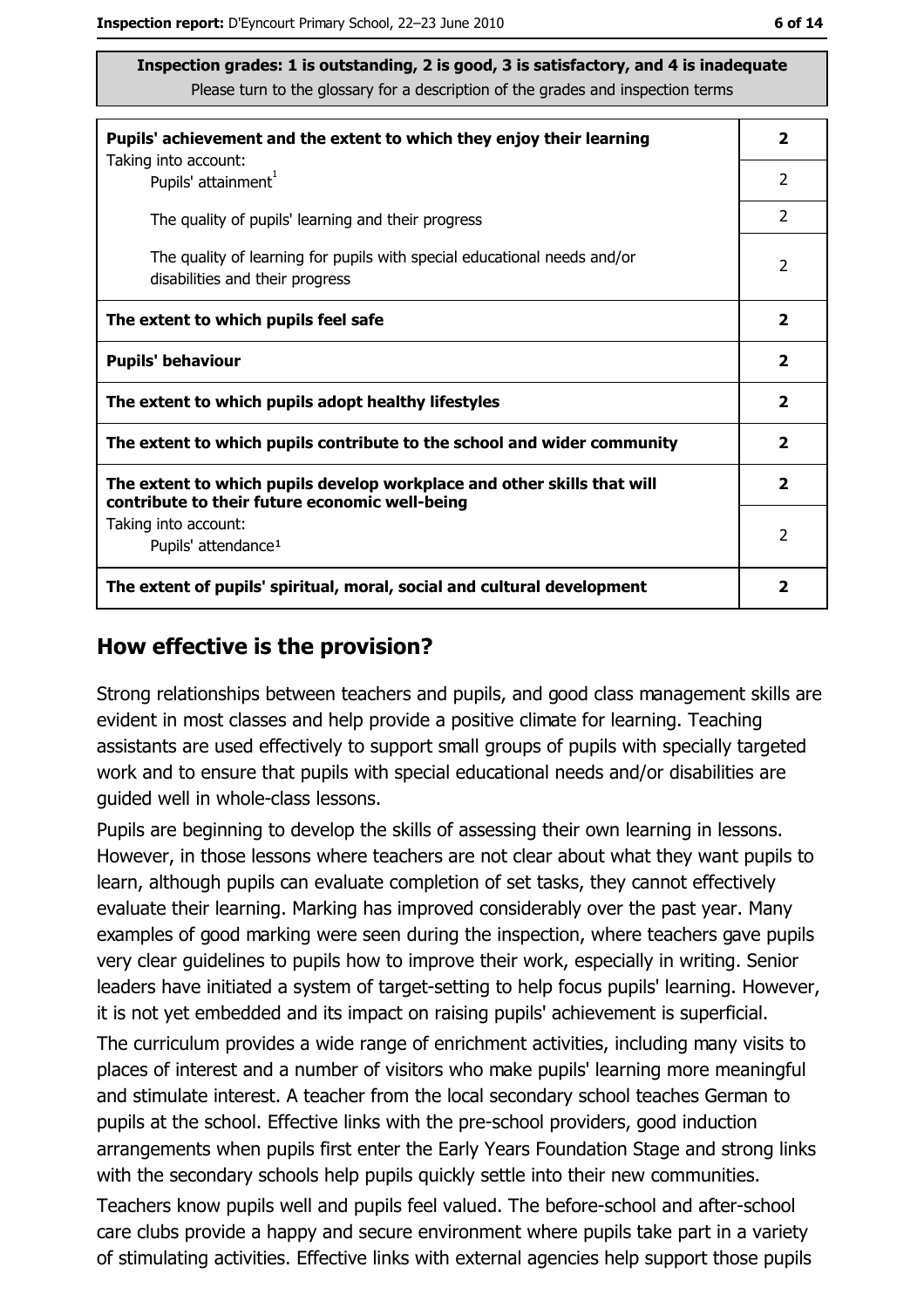whose circumstances make them most vulnerable.

These are the grades for the quality of provision

| The quality of teaching                                                                                    |  |
|------------------------------------------------------------------------------------------------------------|--|
| Taking into account:<br>The use of assessment to support learning                                          |  |
| The extent to which the curriculum meets pupils' needs, including, where<br>relevant, through partnerships |  |
| The effectiveness of care, guidance and support                                                            |  |

#### How effective are leadership and management?

The headteacher's commitment to improving the outcomes for all pupils is clearly shown in his enthusiasm and dedication. Staff share a common sense of direction and show a determination to continue the improvements already underway. The governing body has improved its effectiveness and now makes a good contribution to school improvement through providing a greater degree of challenge and support. All leaders provide a great deal of professional support and quidance to their colleagues which helps improve the quality of the provision. However, leaders are aware they have not used the monitoring information to provide challenge to teachers about pupils' progress. All leaders say that they are keen to develop their school improvement skills further so that they can bring about even quicker change in all areas of relative weakness.

The attention given to ensure that all pupils attend regularly and the individual support given to pupils who are falling behind with their work show the school's commitment to equality of opportunity and tackling discrimination. The required safeguarding checks are thorough and child protection arrangements are secure and updated regularly. At the time of the inspection all statutory requirements for safeguarding pupils were in place.

Although the school has strong links with the local community and provides many opportunities for pupils to be involved in community events, the school's promotion of community cohesion is only satisfactory because pupils' understanding of the diversity of cultures and communities in the United Kingdom and globally is not well developed.

| The effectiveness of leadership and management in embedding ambition and<br>driving improvement                                                                     |  |
|---------------------------------------------------------------------------------------------------------------------------------------------------------------------|--|
| Taking into account:<br>The leadership and management of teaching and learning                                                                                      |  |
| The effectiveness of the governing body in challenging and supporting the<br>school so that weaknesses are tackled decisively and statutory responsibilities<br>met |  |
| The effectiveness of the school's engagement with parents and carers                                                                                                |  |

These are the grades for leadership and management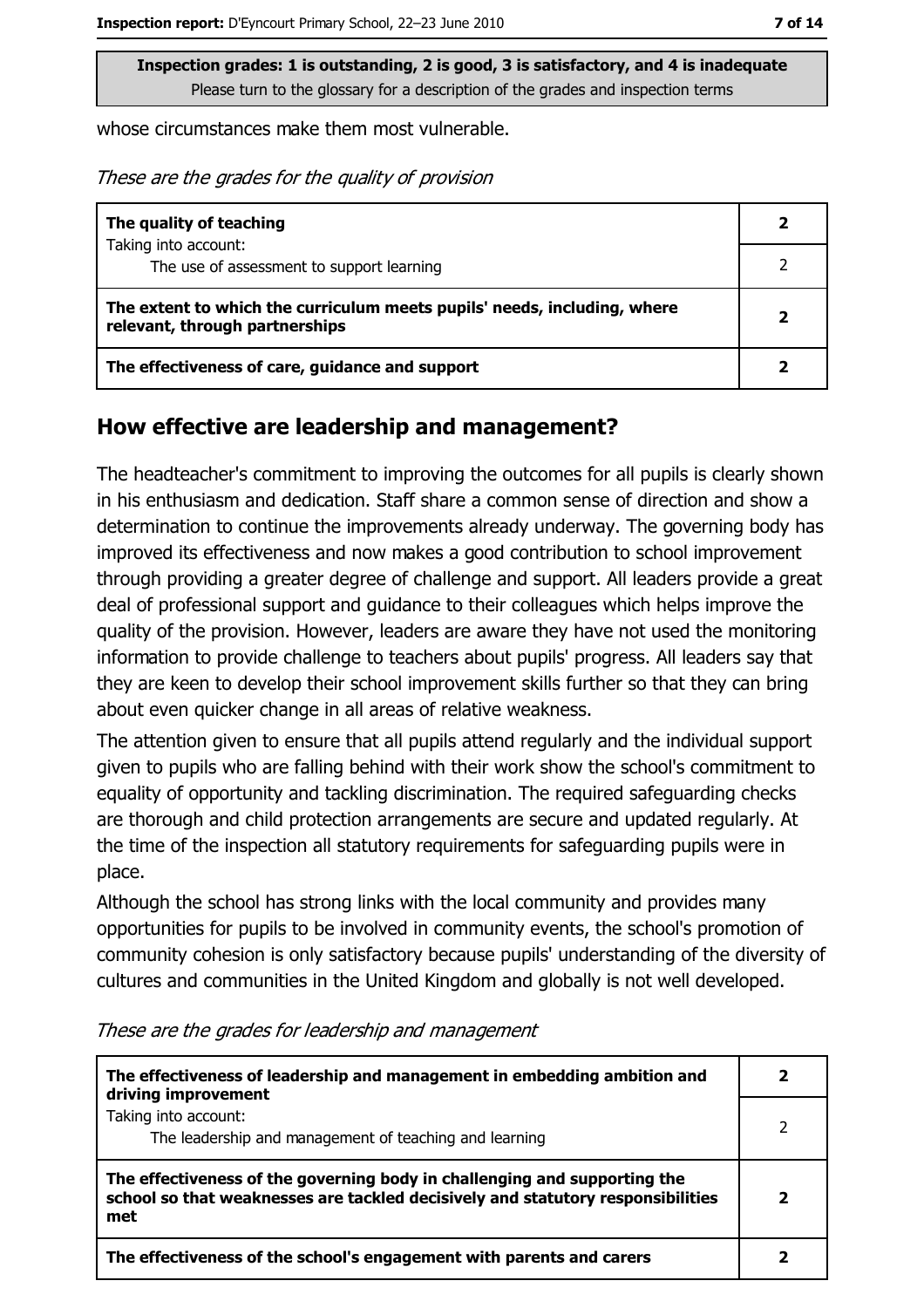| Inspection grades: 1 is outstanding, 2 is good, 3 is satisfactory, and 4 is inadequate<br>Please turn to the glossary for a description of the grades and inspection terms |                         |  |
|----------------------------------------------------------------------------------------------------------------------------------------------------------------------------|-------------------------|--|
| The effectiveness of partnerships in promoting learning and well-being                                                                                                     | 2                       |  |
| The effectiveness with which the school promotes equality of opportunity and<br>tackles discrimination                                                                     | $\overline{\mathbf{2}}$ |  |
| The effectiveness of safeguarding procedures                                                                                                                               | 2                       |  |
| The effectiveness with which the school promotes community cohesion                                                                                                        | 3                       |  |
| The effectiveness with which the school deploys resources to achieve<br>value for money                                                                                    | $\overline{\mathbf{2}}$ |  |

# **Early Years Foundation Stage**

Children enjoy coming to school, and feel safe and secure in a caring and supportive environment. All children, especially the boys, make good progress because of consistently good teaching and a curriculum which provides a great variety of stimulating and exciting activities both indoors and outside. Children's skills in writing are not as strongly developed because opportunities are not always taken to allow children, especially the more able, to write independently. Excellent use is made of the forest area where children's imagination and creativity are stimulated by exploring a variety of make-believe worlds. Children behave well, grow in confidence and develop a good understanding of how to keep themselves healthy.

Parents are welcomed as partners in their child's education. Strong links with the pre-school providers, the before-school and after-school care clubs and external support agencies help the adults know the children very well. This helps ensure that children's learning, emotional and welfare needs are identified and accommodated from the start. Good assessment procedures help staff match activities to the needs of individual children. Relationships are strong and staff have a very good range of skills to manage children's behaviour. The Early Years Foundation Stage leaders have good monitoring and evaluation skills and use them well to identify areas of relative weakness and successfully implement strategies for improvement.

These are the grades for the Early Years Foundation Stage

| <b>Overall effectiveness of the Early Years Foundation Stage</b>                             | 2             |
|----------------------------------------------------------------------------------------------|---------------|
| Taking into account:                                                                         |               |
| Outcomes for children in the Early Years Foundation Stage                                    |               |
| The quality of provision in the Early Years Foundation Stage                                 |               |
| The effectiveness of leadership and management of the Early Years<br><b>Foundation Stage</b> | $\mathcal{P}$ |

## **Views of parents and carers**

Most parents and carers who responded to the questionnaire were very positive about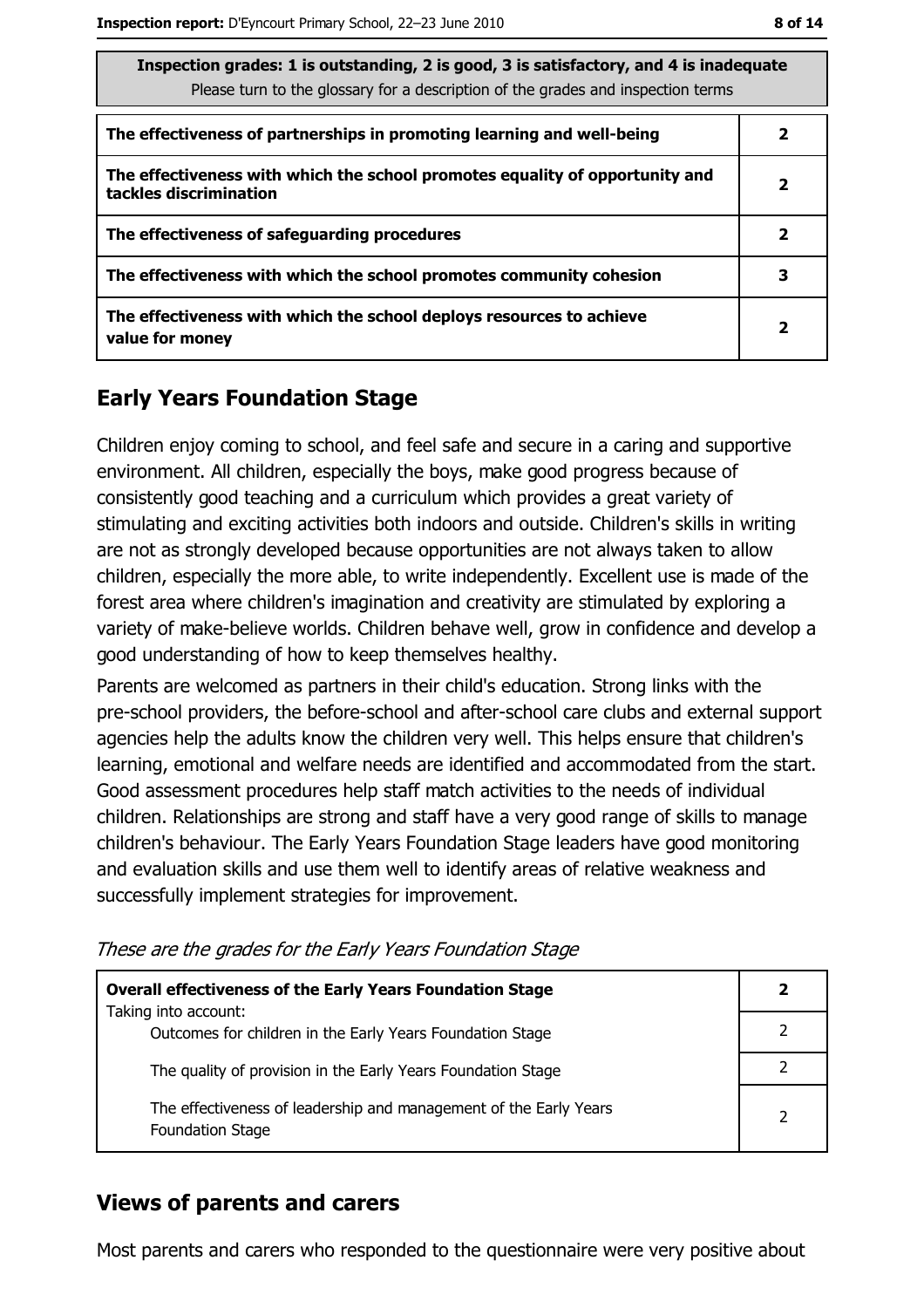the school. They felt that their children were happy and cared for well. Only a very small number of negative comments were made about the school and these were taken into consideration when arriving at the inspection judgements. A few parents expressed concern about the way the school deals with unacceptable behaviour. During the inspection, there were no instances of unacceptable behaviour seen. Overall, the behaviour of the pupils was good. Pupils said that any instances of unacceptable behaviour are dealt with effectively by the school. Although a few parents said in the questionnaire that the school did not take account of their suggestions or concerns, there were other parents who felt that the school had done much to accommodate their wishes.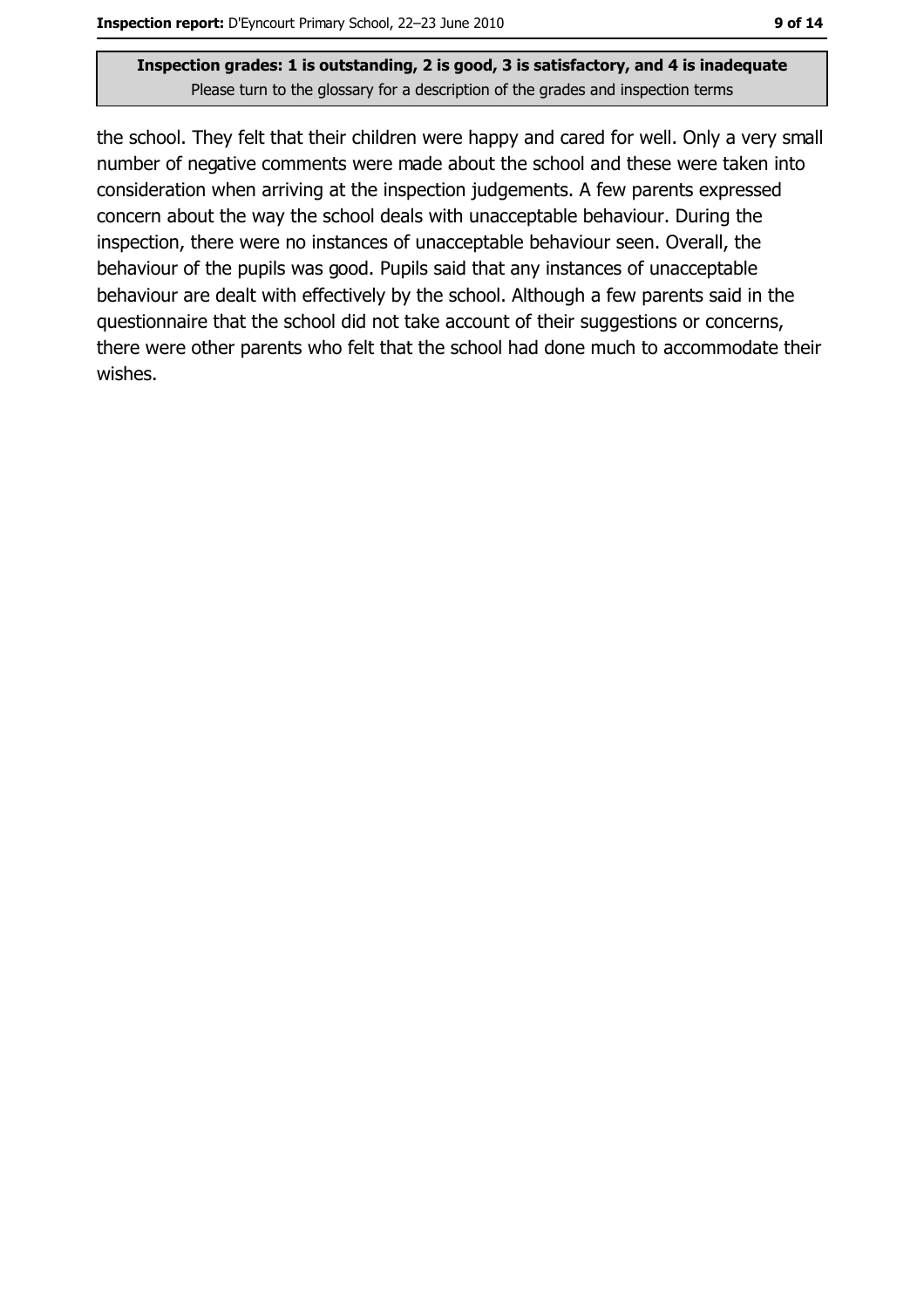## Responses from parents and carers to Ofsted's questionnaire

Ofsted invited all the registered parents and carers of pupils registered at Deyncourt Primary School to complete a questionnaire about their views of the school.

In the questionnaire, parents and carers were asked to record how strongly they agreed with 13 statements about the school. The inspection team received 178 completed questionnaires by the end of the on-site inspection. In total, there are 313 pupils registered at the school.

| <b>Statements</b>                                                                                                                                                                                                                                       | <b>Strongly</b><br><b>Agree</b> |               | <b>Agree</b> |               | <b>Disagree</b> |                | <b>Strongly</b><br>disagree |                |
|---------------------------------------------------------------------------------------------------------------------------------------------------------------------------------------------------------------------------------------------------------|---------------------------------|---------------|--------------|---------------|-----------------|----------------|-----------------------------|----------------|
|                                                                                                                                                                                                                                                         | <b>Total</b>                    | $\frac{0}{0}$ | <b>Total</b> | $\frac{0}{0}$ | <b>Total</b>    | $\frac{0}{0}$  | <b>Total</b>                | $\frac{0}{0}$  |
| My child enjoys school                                                                                                                                                                                                                                  | 99                              | 56            | 73           | 41            | 6               | 3              | $\mathbf 0$                 | 0              |
| The school keeps my child<br>safe                                                                                                                                                                                                                       | 102                             | 57            | 74           | 42            | $\mathbf{1}$    | 1              | 1                           | $\mathbf{1}$   |
| The school informs me<br>about my child's progress                                                                                                                                                                                                      | 68                              | 38            | 101          | 57            | $\overline{7}$  | 4              | 2                           | $\mathbf{1}$   |
| My child is making enough<br>progress at this school                                                                                                                                                                                                    | 81                              | 46            | 84           | 47            | 12              | 7              | 1                           | $\mathbf{1}$   |
| The teaching is good at this<br>school                                                                                                                                                                                                                  | 95                              | 53            | 78           | 44            | $\overline{2}$  | $\mathbf{1}$   | 1                           | $\mathbf{1}$   |
| The school helps me to<br>support my child's learning                                                                                                                                                                                                   | 77                              | 43            | 86           | 48            | 12              | $\overline{7}$ | $\overline{2}$              | $\mathbf{1}$   |
| The school helps my child to<br>have a healthy lifestyle                                                                                                                                                                                                | 79                              | 44            | 90           | 51            | 4               | $\overline{2}$ | $\overline{2}$              | $\mathbf{1}$   |
| The school makes sure that<br>my child is well prepared for<br>the future (for example<br>changing year group,<br>changing school, and for<br>children who are finishing<br>school, entering further or<br>higher education, or<br>entering employment) | 74                              | 42            | 88           | 49            | 6               | 3              | $\overline{2}$              | $\mathbf{1}$   |
| The school meets my child's<br>particular needs                                                                                                                                                                                                         | 73                              | 41            | 94           | 53            | 5               | 3              | $\overline{2}$              | $\mathbf{1}$   |
| The school deals effectively<br>with unacceptable behaviour                                                                                                                                                                                             | 72                              | 40            | 83           | 47            | 13              | $\overline{7}$ | 4                           | $\overline{2}$ |
| The school takes account of<br>my suggestions and<br>concerns                                                                                                                                                                                           | 59                              | 33            | 98           | 55            | 10              | 6              | 4                           | $\overline{2}$ |
| The school is led and<br>managed effectively                                                                                                                                                                                                            | 86                              | 48            | 84           | 47            | 5               | 3              | $\overline{2}$              | $\mathbf{1}$   |
| Overall, I am happy with my<br>child's experience at this<br>school                                                                                                                                                                                     | 100                             | 56            | 70           | 39            | 5               | 3              | $\mathbf{1}$                | $\mathbf{1}$   |

The table above summarises the responses that parents and carers made to each statement. The percentages indicate the proportion of parents and carers giving that response out of the total number of completed questionnaires. Where one or more parents and carers chose not to answer a particular question, the percentages will not add up to 100%.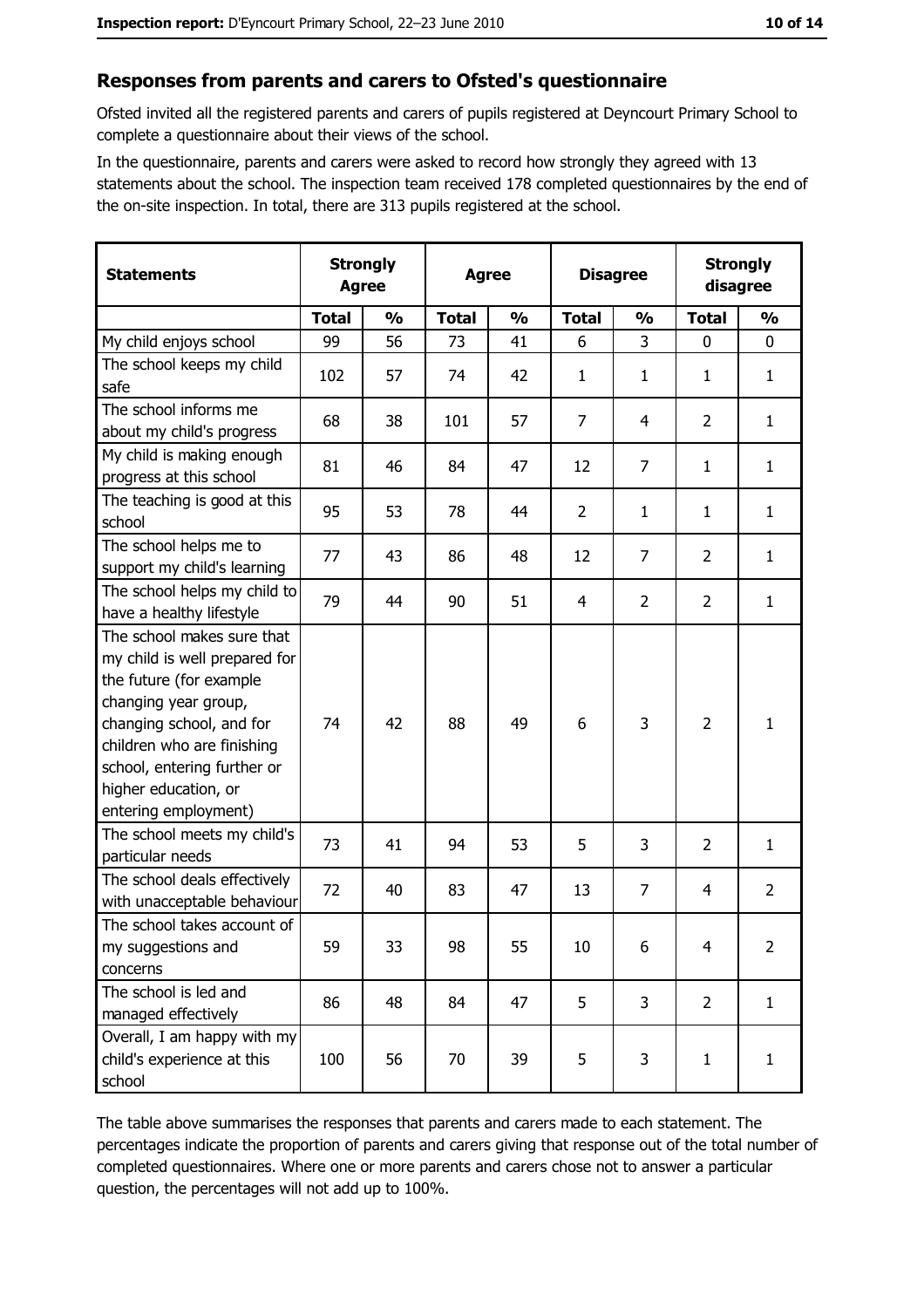# Glossary

| Grade   | <b>Judgement</b> | <b>Description</b>                                                                                                                                                                                                               |
|---------|------------------|----------------------------------------------------------------------------------------------------------------------------------------------------------------------------------------------------------------------------------|
| Grade 1 | Outstanding      | These features are highly effective. An oustanding<br>school provides exceptionally well for its pupils' needs.                                                                                                                  |
| Grade 2 | Good             | These are very positive features of a school. A school<br>that is good is serving its pupils well.                                                                                                                               |
| Grade 3 | Satisfactory     | These features are of reasonable quality. A satisfactory<br>school is providing adequately for its pupils.                                                                                                                       |
| Grade 4 | Inadequate       | These features are not of an acceptable standard. An<br>inadequate school needs to make significant<br>improvement in order to meet the needs of its pupils.<br>Ofsted inspectors will make further visits until it<br>improves. |

# What inspection judgements mean

## **Overall effectiveness of schools**

|                       | Overall effectiveness judgement (percentage of<br>schools) |      |                     |                   |
|-----------------------|------------------------------------------------------------|------|---------------------|-------------------|
| <b>Type of school</b> | <b>Outstanding</b>                                         | Good | <b>Satisfactory</b> | <b>Inadequate</b> |
| Nursery schools       | 51                                                         | 45   | 0                   | 4                 |
| Primary schools       | 6                                                          | 41   | 42                  | 10                |
| Secondary schools     | 8                                                          | 34   | 44                  | 14                |
| Sixth forms           | 10                                                         | 37   | 50                  | 3                 |
| Special schools       | 32                                                         | 38   | 25                  | 5                 |
| Pupil referral units  | 12                                                         | 43   | 31                  | 14                |
| All schools           | 9                                                          | 40   | 40                  | 10                |

New school inspection arrangements were introduced on 1 September 2009. This means that inspectors now make some additional judgements that were not made previously.

The data in the table above is for the period 1 September to 31 December 2009 and is the most recently published data available (see www.ofsted.gov.uk). Please note that the sample of schools inspected during the autumn term 2009 was not representative of all schools nationally, as weaker schools are inspected more frequently than good or outstanding schools.

Percentages are rounded and do not always add exactly to 100. Secondary school figures include those that have sixth forms, and sixth form figures include only the data specifically for sixth form inspection judgements.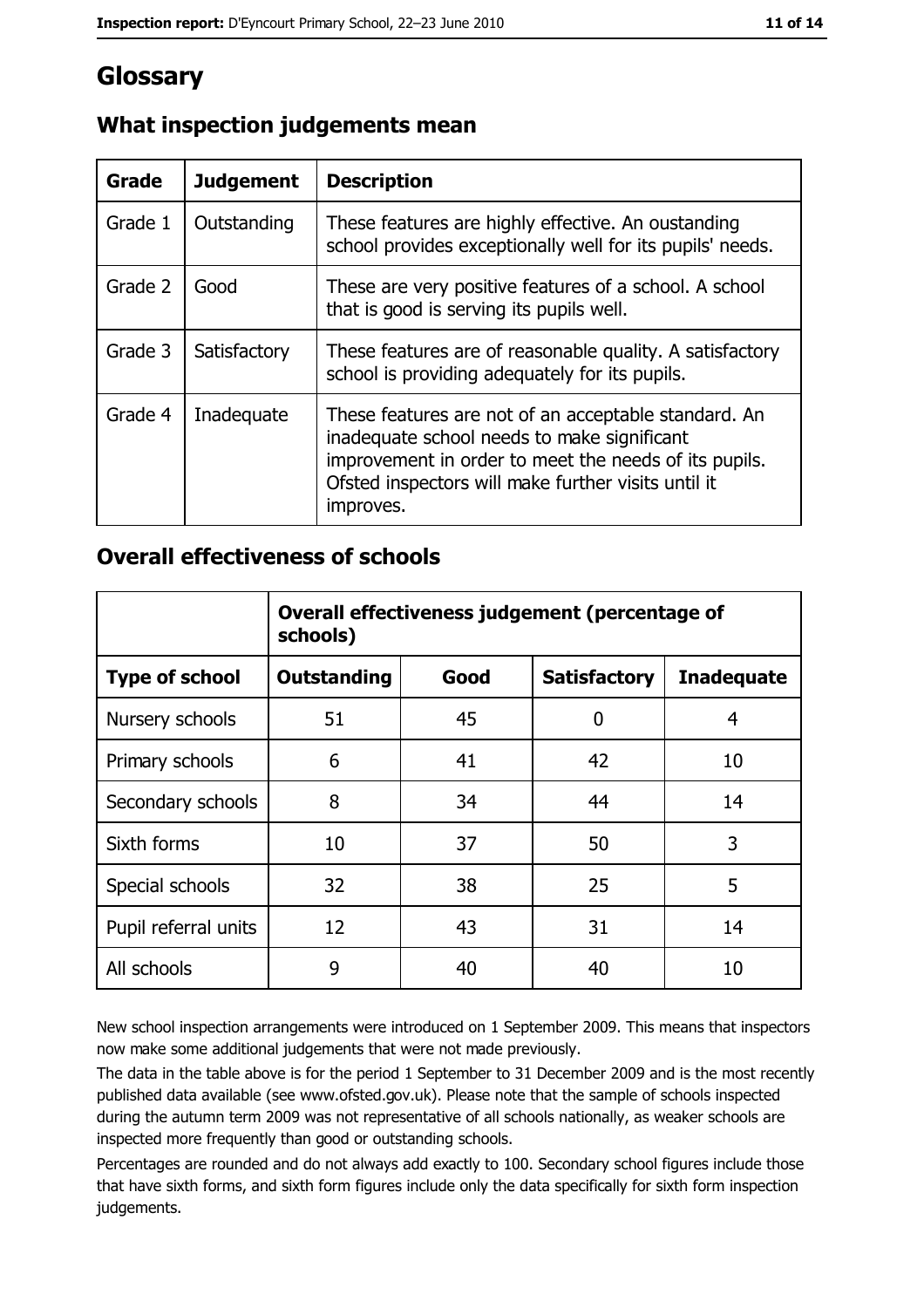# **Common terminology used by inspectors**

| Achievement:                  | the progress and success of a pupil in<br>their learning, development or training.                                                                                                                                                                                                                           |
|-------------------------------|--------------------------------------------------------------------------------------------------------------------------------------------------------------------------------------------------------------------------------------------------------------------------------------------------------------|
| Attainment:                   | the standard of the pupils' work shown by<br>test and examination results and in<br>lessons.                                                                                                                                                                                                                 |
| Capacity to improve:          | the proven ability of the school to<br>continue improving. Inspectors base this<br>judgement on what the school has<br>accomplished so far and on the quality of<br>its systems to maintain improvement.                                                                                                     |
| Leadership and management:    | the contribution of all the staff with<br>responsibilities, not just the headteacher,<br>to identifying priorities, directing and<br>motivating staff and running the school.                                                                                                                                |
| Learning:                     | how well pupils acquire knowledge,<br>develop their understanding, learn and<br>practise skills and are developing their<br>competence as learners.                                                                                                                                                          |
| <b>Overall effectiveness:</b> | inspectors form a judgement on a school's<br>overall effectiveness based on the findings<br>from their inspection of the school. The<br>following judgements, in particular,<br>influence what the overall effectiveness<br>judgement will be.                                                               |
|                               | The school's capacity for sustained<br>improvement.<br>Outcomes for individuals and groups<br>of pupils.<br>The quality of teaching.<br>The extent to which the curriculum<br>meets pupil's needs, including where<br>relevant, through partnerships.<br>The effectiveness of care, guidance<br>and support. |
| Progress:                     | the rate at which pupils are learning in<br>lessons and over longer periods of time. It<br>is often measured by comparing the<br>pupils' attainment at the end of a key<br>stage with their attainment when they<br>started.                                                                                 |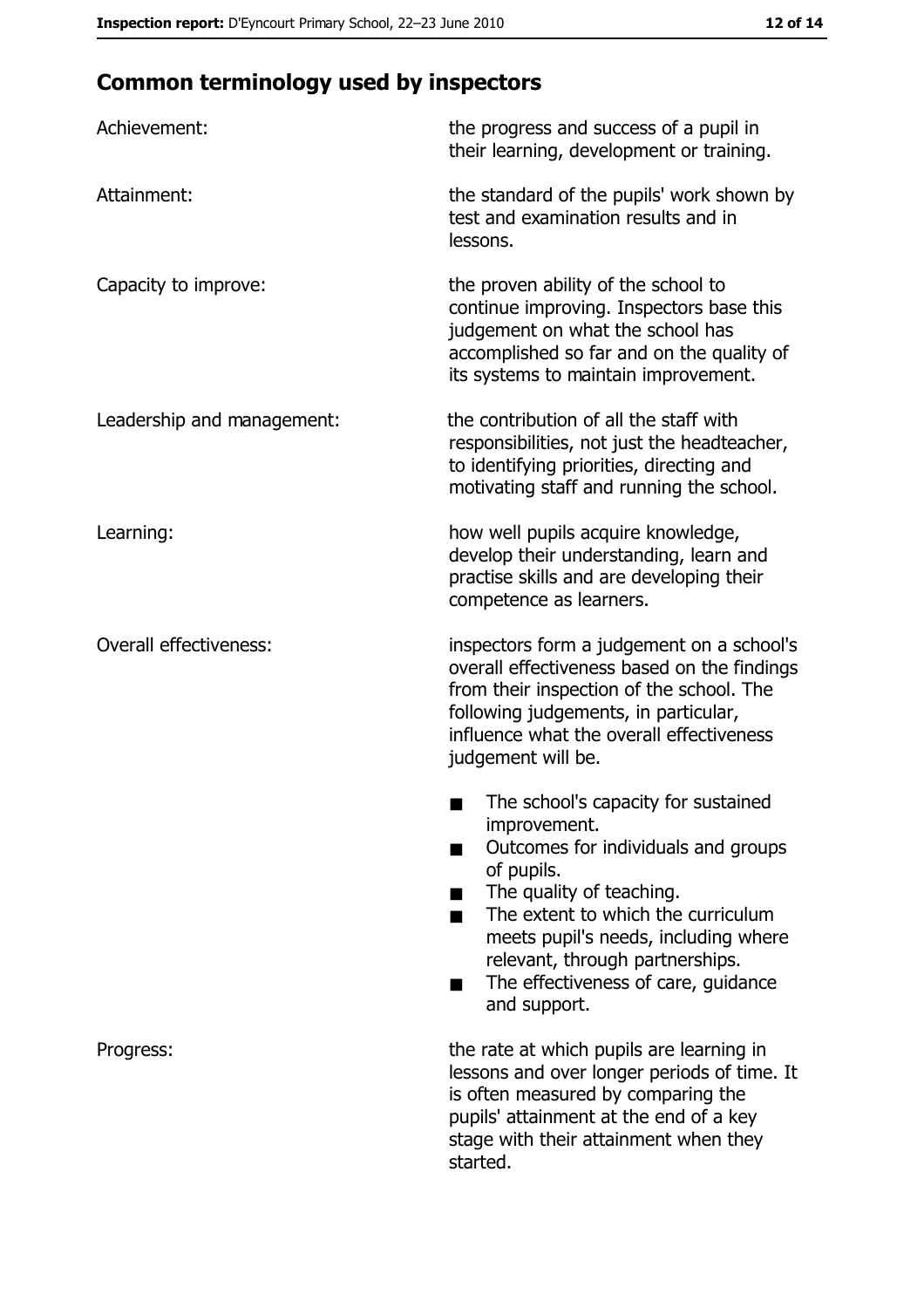This letter is provided for the school, parents and carers to share with their children. It describes Ofsted's main findings from the inspection of their school.



24 June 2010

**Dear Pupils** 

Inspection of D'Eyncourt Primary School, Wolverhampton, WV11 1DD

Thank you for making our recent visit to your school such a pleasurable experience. We enjoyed visiting your lessons, looking at your books and talking with you. You were all so polite and cheerful. We were pleased to find that you enjoy coming to school and are happy, and were impressed with how well you behave. We noticed particularly how well you get on together and how you help others when you can. You told us lots about how to stay healthy, and you said that you feel safe and secure when at school. The teachers and other staff are very caring and want you all to do your best. We were extremely pleased to find that more of you are now attending regularly and taking less time off from school.

You go to a good school and most of you are making good progress. We know that the headteacher and all the staff want to make it even better. To help them do this we have asked the headteacher to make sure that in all your lessons, the teachers know what they want you to learn and plan carefully the small steps that will help you succeed. We have also asked the headteacher to make sure that all your lessons are exciting so that you want to learn even more.

All the teachers work hard for you and some take on additional responsibilities in the school. We have asked the headteacher to ensure that these teachers become even better at helping you by checking carefully on your progress, talking to each teacher about how well you are doing and making sure that you are always taught well. The headteacher has also said that he will make sure that you learn more about many of the cultures and faiths in this country and in the world. You can help too by working as hard as you do now and continuing to behave well.

We shall take away many pleasant memories about your school. Thank you again for being so helpful and friendly.

Yours sincerely **Rov Bowers** 

Her Majesty's Inspector